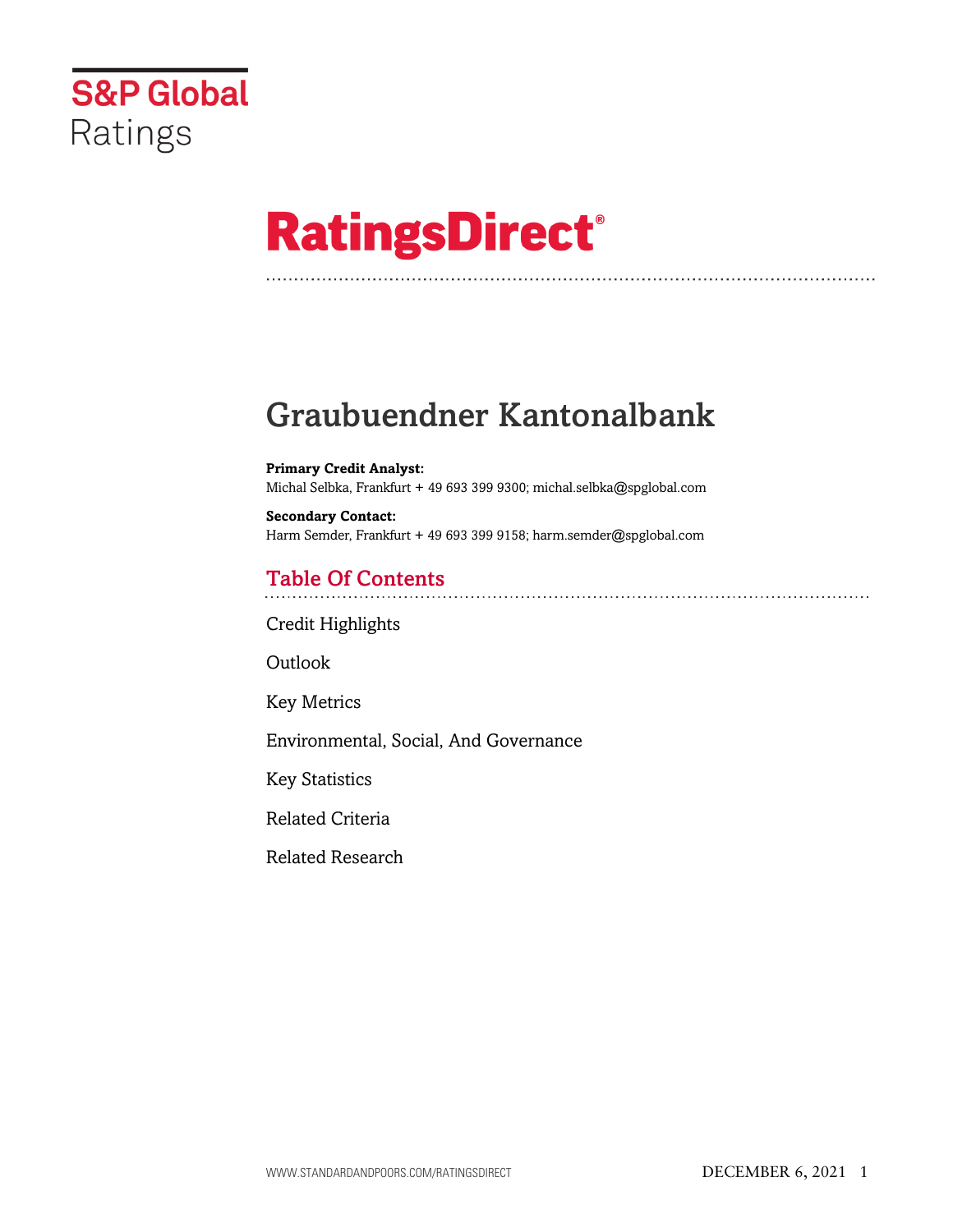# Graubuendner Kantonalbank



# <span id="page-1-0"></span>Credit Highlights

| <b>Overview</b>                                                                                                                       |                                                                                                                                   |
|---------------------------------------------------------------------------------------------------------------------------------------|-----------------------------------------------------------------------------------------------------------------------------------|
| Key strengths                                                                                                                         | Key risks                                                                                                                         |
| Very strong capitalization supported by stable earnings and sound fee<br>income from private banking and asset management activities. | Concentration risk in the home region from residential real estate<br>lending, and some exposure to the volatile tourism sector.  |
| A strong retail franchise in the home market of Graubuenden.                                                                          | Regional focus and a fiercely competitive environment on a national<br>scale, potentially limiting growth and earnings potential. |
| An extremely high likelihood of support from the Swiss canton of<br>Graubuenden.                                                      | Low interest rates, which make it difficult to maintain high earnings<br>capacity.                                                |

*We anticipate that, if necessary, Graubuendner Kantonalbank (GKB) will receive government support from its majority owner, the canton of Graubuenden, in the foreseeable future.* In our view, GKB will maintain its integral link with, and a very important role for, the canton, largely facilitated by the cantonal bank act. We expect that the canton will maintain the existing guarantee resulting from the cantonal bank act for at least the next two years. Although we have not seen any evidence of it, there is a long-term risk that future agreements between Switzerland and the EU regarding preferential market access for Switzerland could include the removal of the guarantee for all cantonal banks.

*Despite GKB's large dependence on interest-sensitive mortgage lending, we expect that fees and commission from other products will continue to support the stability of its earnings.* The bank has been improving its revenue diversification in recent years, trying to mitigate its dependence on challenging conditions for interest income. We view fee and commission income as an important source of earnings at a time when net interest margins are under pressure from ultra-low interest rates. Fees increased to Swiss franc (CHF) 84.9 million in the first half of 2021, comprising about 37% of GKB's operating revenues. This was thanks to an increase in clients' investment volumes, and performance-related fees from investment and asset manager Albin Kistler AG. This amount of fees is on par with much larger and more diversified peers such as Zuricher Kantonalbank, or the cantonal banks based in Geneva and Vaud.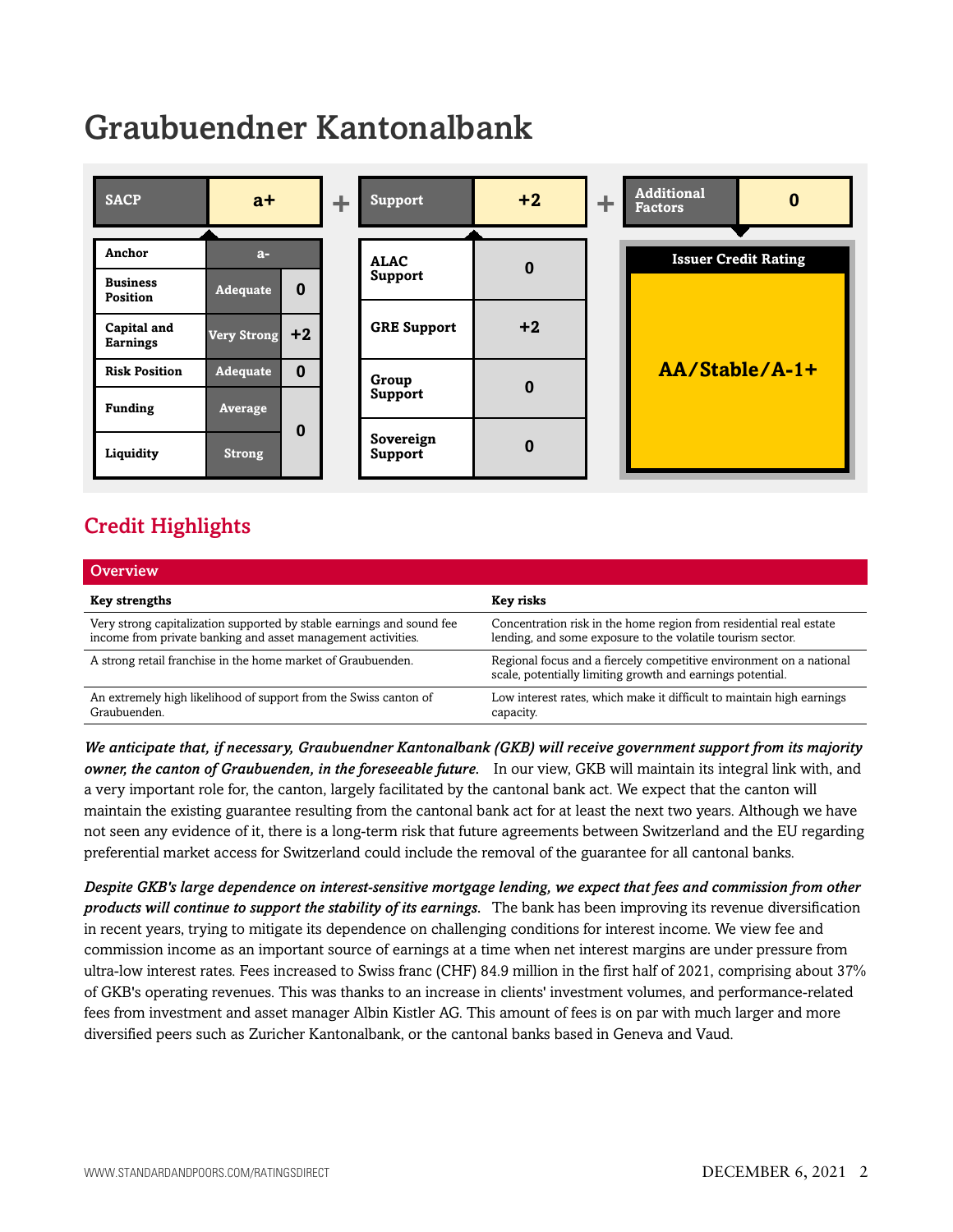*Capitalization will remain a rating strength, in our view.* We expect that GKB will maintain its key rating strength, its capital and earnings position, and project GKB's risk-adjusted capital (RAC) ratio at around 29%-32% over the next two years. We continue to expect that GKB's capitalization will remain superior to that of other cantonal banks or most other banks we rate globally.

*Asset quality remains unaffected by the COVID-19 pandemic, and we expect a low proportion of nonperforming loans (NPLs) over the next two years at least.* In the middle of 2020, and based on the progression of the pandemic, we had expected NPLs to deteriorate slightly toward 0.3-0.4%. However, contrary to our expectations, and thanks to various government support programs, the NPLs fell continuously over 2020 and in the first half of 2021 to below 0.2%, compared with 0.25% as of year-end 2019. We expect the proportion of NPLs to remain stable and around 0.2% until at least 2023. The high collateralization of GKB's lending and its sound underwriting standards limit the potential losses for the bank.

#### **Outlook: Stable**

The stable outlook on GKB reflects our view that over the next two years, GKB will continue to benefit from its status as a government-related entity (GRE), with strong ties to its majority owner, the Swiss canton of Graubuenden. We consider that there remains an extremely high likelihood that the canton would provide timely and sufficient extraordinary support to GKB in the event of financial distress. Moreover, the stable outlook on GKB reflects our view that the bank's robust and superior loss-absorption capacity from its high capital and earnings buffer sufficiently offsets potential domestic financial risks, even if the economic cycle were to worsen unexpectedly over our two-year forecast horizon.

#### Downside scenario

The likelihood of a downgrade is very low. In the event of a moderate deterioration in the bank's stand-alone credit profile, the potential for extraordinary support from the canton cushions the ratings on GKB. Furthermore, a negative rating action may occur if there is a change in GKB's role for, or link with, the canton of Graubuenden, or changes in the statutory guarantee, which could lead to a weaker assessment of GKB's GRE status. We consider this scenario unlikely, but if it were to occur, we would expect GKB's existing obligations to be grandfathered.

#### Upside scenario

We are unlikely to raise the ratings in the next 12-24 months. That said, all else remaining equal, we could raise the ratings on GKB if our view on the canton's ability to support the bank during times of financial stress had strengthened.

# <span id="page-2-0"></span>Key Metrics

| <b>Graubuendner Kantonalbank Key Ratios And Forecasts</b>        |                                |        |             |             |             |  |  |  |  |  |
|------------------------------------------------------------------|--------------------------------|--------|-------------|-------------|-------------|--|--|--|--|--|
|                                                                  | --Fiscal year ended Dec. 31 -- |        |             |             |             |  |  |  |  |  |
| (%)                                                              | 2019a                          | 2020a  | 2021f       | 2022f       | 2023f       |  |  |  |  |  |
| Growth in operating revenue                                      | 5.3                            | $-0.3$ | $2.4 - 3.0$ | $2.2 - 2.7$ | $1.8 - 2.2$ |  |  |  |  |  |
| Growth in customer loans                                         | 1.9                            | 3.4    | $2.3 - 2.8$ | $1.8 - 2.2$ | $1.4 - 1.7$ |  |  |  |  |  |
| Net interest income/average earning assets (net interest margin) | 1.1                            | 1.1    | $1.0 - 1.1$ | $1.0 - 1.1$ | $1.0 - 1.1$ |  |  |  |  |  |
| Cost-to-income ratio                                             | 50.0                           | 53.6   | 47.9-54.3   | 47.7-54.0   | 47.7-54.1   |  |  |  |  |  |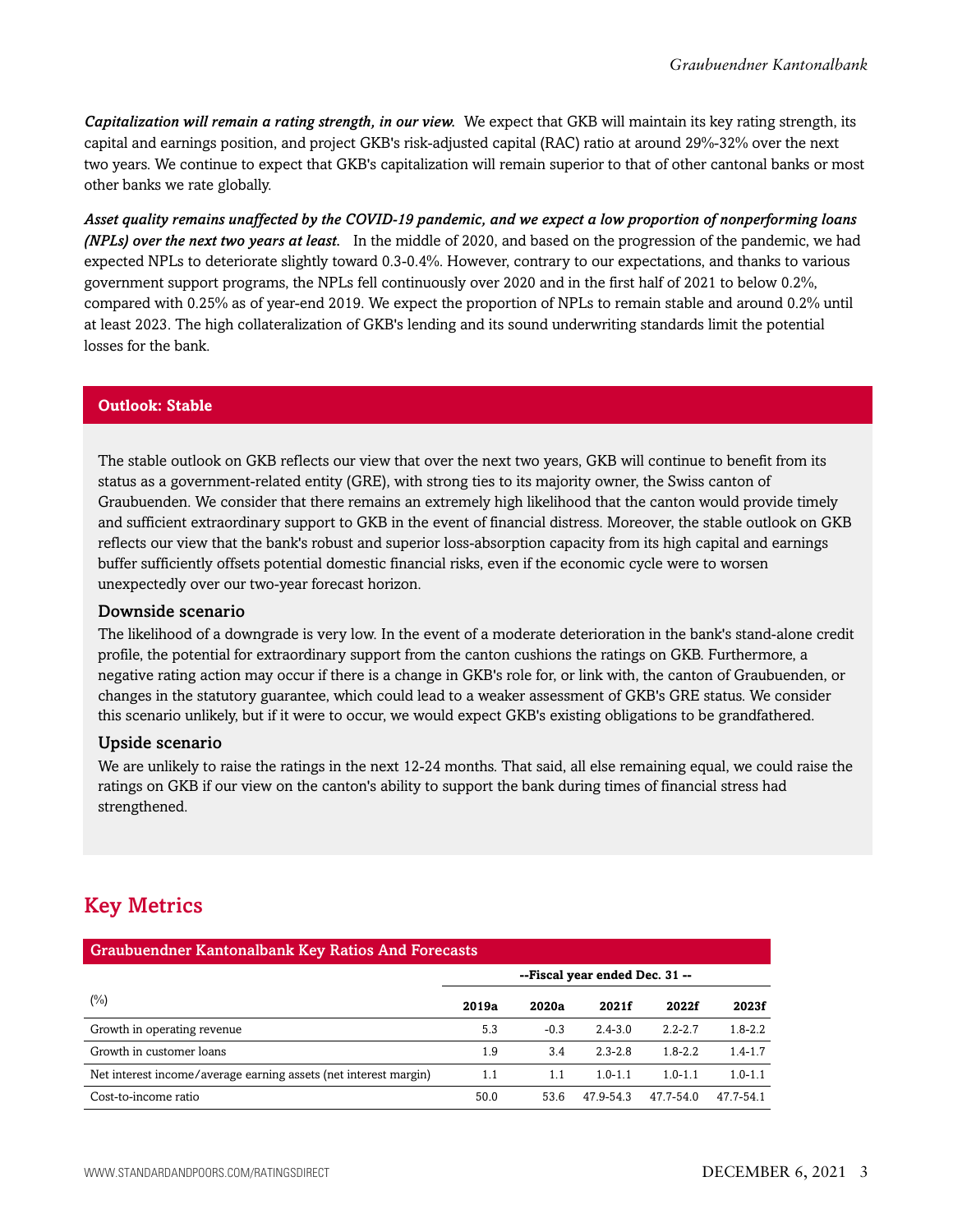| Graubuendner Kantonalbank Key Ratios And Forecasts (cont.) |                                |       |               |             |             |  |  |  |  |  |  |
|------------------------------------------------------------|--------------------------------|-------|---------------|-------------|-------------|--|--|--|--|--|--|
|                                                            | --Fiscal year ended Dec. 31 -- |       |               |             |             |  |  |  |  |  |  |
| $(\%)$                                                     | 2019a                          | 2020a | 2021f         | 2022f       | 2023f       |  |  |  |  |  |  |
| Return on average common equity                            | 6.5                            | 6.4   | $6.1 - 6.8$   | $6.2 - 6.9$ | $6.2 - 6.8$ |  |  |  |  |  |  |
| Return on assets                                           | 0.7                            | 0.6   | $0.5 - 0.6$   | $0.5 - 0.7$ | $0.5 - 0.7$ |  |  |  |  |  |  |
| Gross nonperforming assets/customer loans                  | 0.2                            | 0.2   | $0.2 - 0.2$   | $0.2 - 0.2$ | $0.2 - 0.2$ |  |  |  |  |  |  |
| Risk-adjusted capital ratio                                | 31.3                           | 31.0  | $29.0 - 31.1$ | 29.2-31.5   | 29.7-31.9   |  |  |  |  |  |  |

All figures are S&P Global Ratings-adjusted. a--Actual. f--Forecast.

#### Anchor: 'a-' for banks operating only in Switzerland

Our anchor for banks operating mainly in Switzerland is 'a-'. We consider the trend for economic and industry risk in Switzerland stable.

We forecast that the Swiss economy will have fully recovered from the effects of the COVID-19 pandemic by year-end 2021. We view positively the country's very high household income levels, proven stress-resilient corporate sector, and the prudent underwriting standards and high collateralization of residential mortgage loans in the banking sector--which dominate most banks' customer portfolios. Considering these factors, we forecast only limited credit losses over the coming years, at slightly above the historical lows we observed before the pandemic. We also expect that price growth in the owner-occupier real estate segment will remain moderate. However, in our view, the investment property segment remains a particular risk after showing signs of a price correction before the pandemic.

Our view of industry risk in Switzerland encompasses the stability of the domestic banking sector and our expectation that damage from the COVID-19 pandemic will remain negligible. We view positively banks' high capitalization in an international comparison, and their low reliance on capital markets for funding. In our view, the Swiss Financial Market Supervisory Authority (FINMA) remains ahead of its peers in terms of both regulatory oversight and innovations. We think FINMA's thorough investigations of large-scale international money-laundering cases have improved market discipline. Notably, in our view, compliance with the highest anti-money-laundering standards is crucial for banking sector stability, reflecting the importance of the wealth management industry. We consider that Swiss banks face limited risks from technology disruption, given the small size of the market, with high barriers to entry and technologically well-equipped banks.

#### Business position: Solid regional franchise, complemented by private banking and asset management activities

We expect GKB's business position to remain in line with that of its domestically focused Swiss peers. We project that GKB's business stability from its dominant regional franchise will remain well managed and robust in the foreseeable future. Together with GKB's strong resilience and Swiss customers' financial health, this balances our structural concerns about its highly concentrated business model by region and product.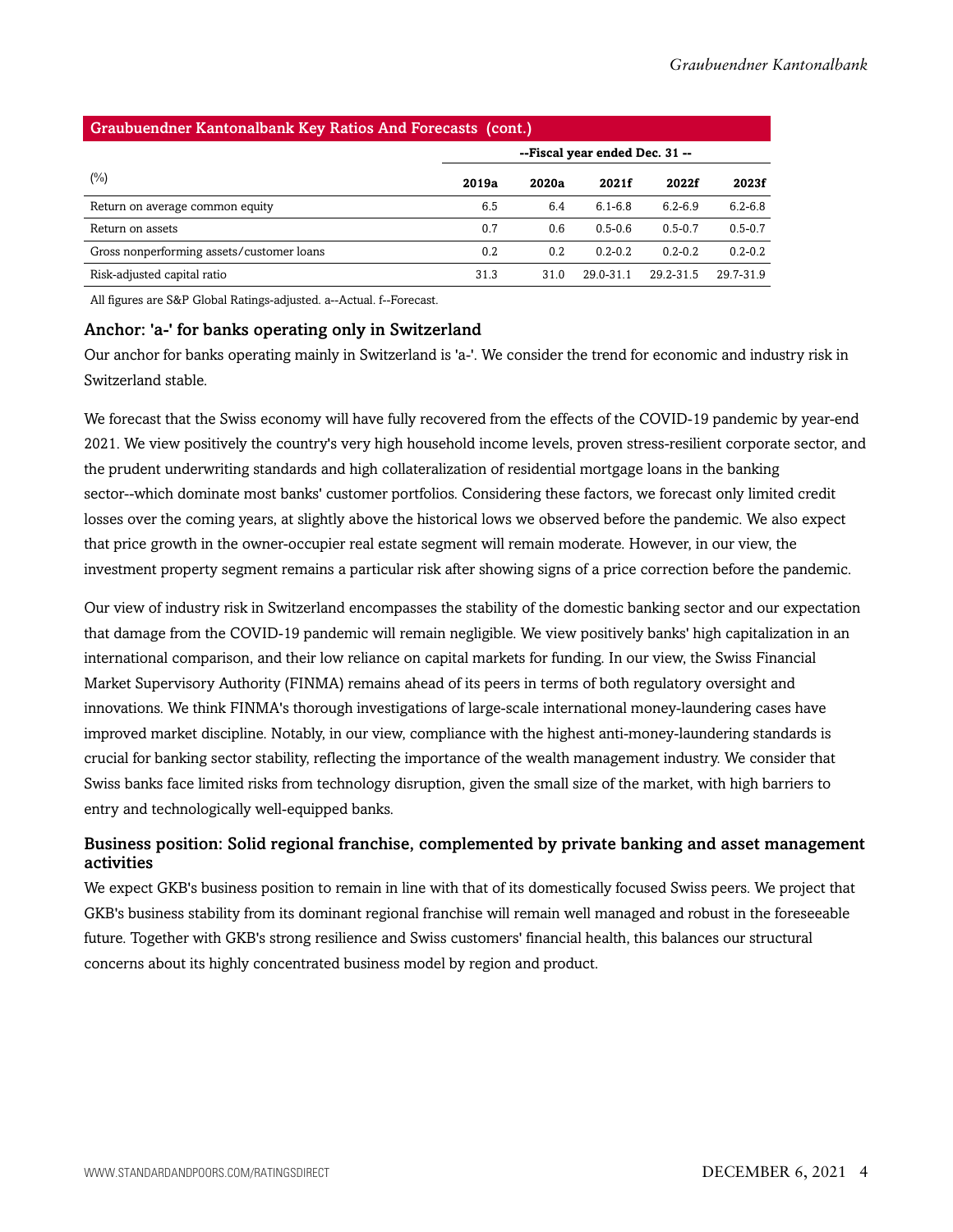

#### **GKB Sits Among Midsize Rated Cantonal Banks**

By total assets, H1 2021

Source: S&P Global Ratings. CHF--Swiss franc.

Copyright © 2021 by Standard & Poor's Financial Services LLC. All rights reserved.

GKB is a midsize cantonal bank, with total assets of CHF32.4 billion as of June 30, 2021. As a leading commercial bank in its home canton, GKB has high and stable market shares in retail and corporate banking (over a 50% market share of business customers and a 40%-50% share of retail customers). The customer base has proven stable throughout the pandemic, and we expect it to continue to provide GKB with a sustainable source of stable revenues for the next two years. We expect the fee component of revenues to increase further toward an impressive 35%-40% of the total if interest rates remain low.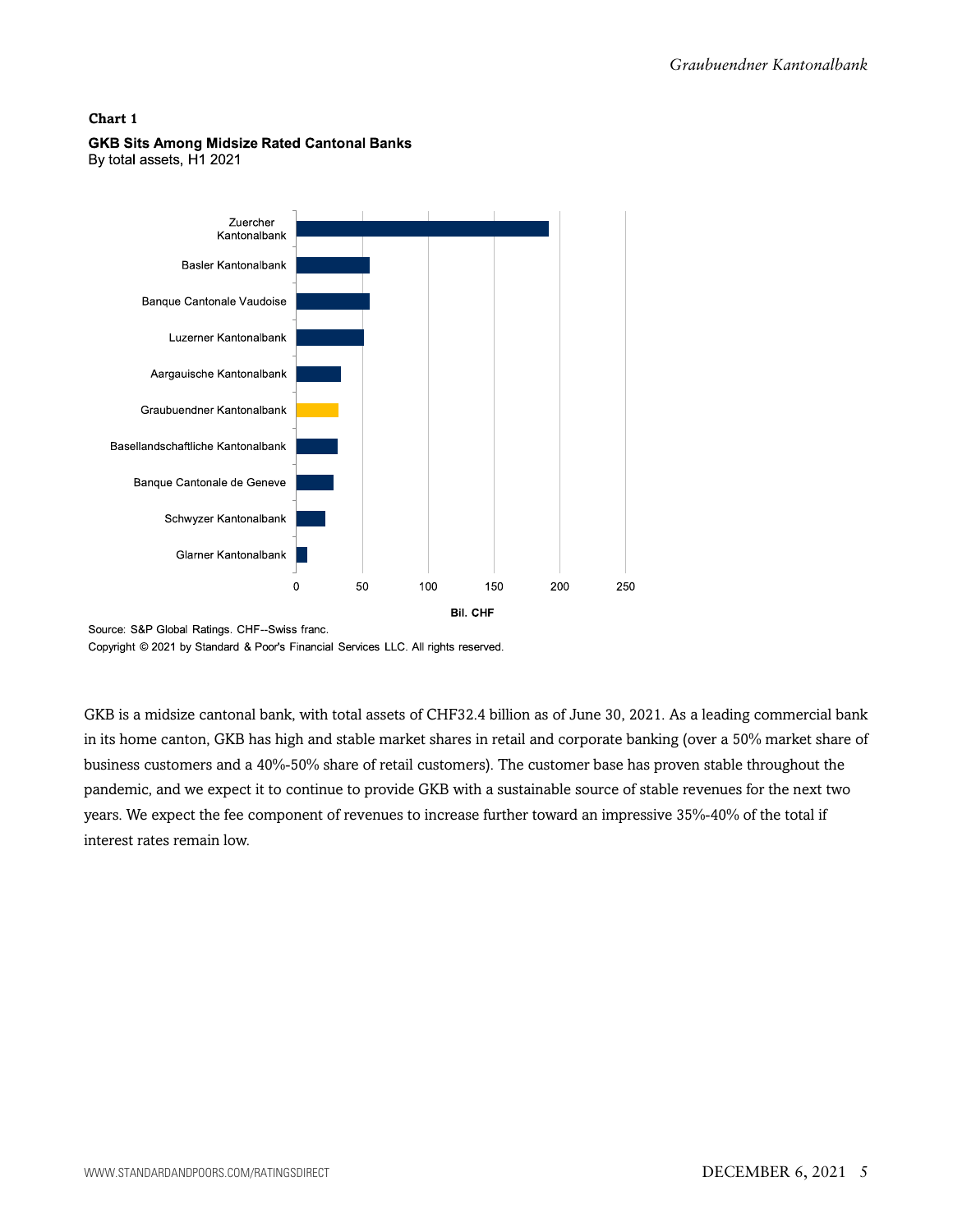

Of The Cantonal Banks, GKB Demonstrates One Of The Highest Shares Of Stable Fee Income, At Over 30% Breakdown of operating revenues

Data relates to FY2020. AKB--Aargauische Kantonalbank. BCGE--Banque Cantonale de Geneve. BCV--Banque Cantonale Vaudoise. BLKB--Basellandschaftliche Kantonalbank. BKB--Basler Kantonalbank, GLKB--Glarner Kantonalbank, GKB--Graubuendner Kantonalbank, LUKB--Luzerner Kantonalbank. SZKB--Schwyzer Kantonalbank. ZKB--Zuercher Kantonalbank. Source: S&P Global Ratings

Copyright © 2021 by Standard & Poor's Financial Services LLC. All rights reserved.

Like most other Swiss cantonal banks, GKB operates predominantly in its home region, Graubuenden, which represents almost 80% of its outstanding lending portfolio, and focuses on residential mortgage lending and lending to small and midsize companies. In addition, GKB engages selectively in corporate syndicated lending across Switzerland and acts as a partner to larger cantonal or commercial banks, mainly highly rated large Swiss corporate entities. We consider this selective expansion as having only limited revenue diversification benefits.

GKB's lending activities are complemented by its private banking operations. These focus mainly on domestic customers, but the bank also has some cross-border business with German and Italian clients owing to their geographical proximity, with total assets under management estimated at CHF41.4 billion. In our view, the pension services business of GKB's partner, Diventa AG, along with GKB's digital retirement savings app, should further support the bank's strategy of strengthening its position as a provider of professional institutional investment solutions, as well as a partner for private individuals.

In our opinion, the bank's management team continues to demonstrate a strong track record, underpinned by prudent underwriting standards and conservative risk management. The bank also invests in digital solutions like mobile apps to suit its younger customer base and catch up with changes in the banking environment.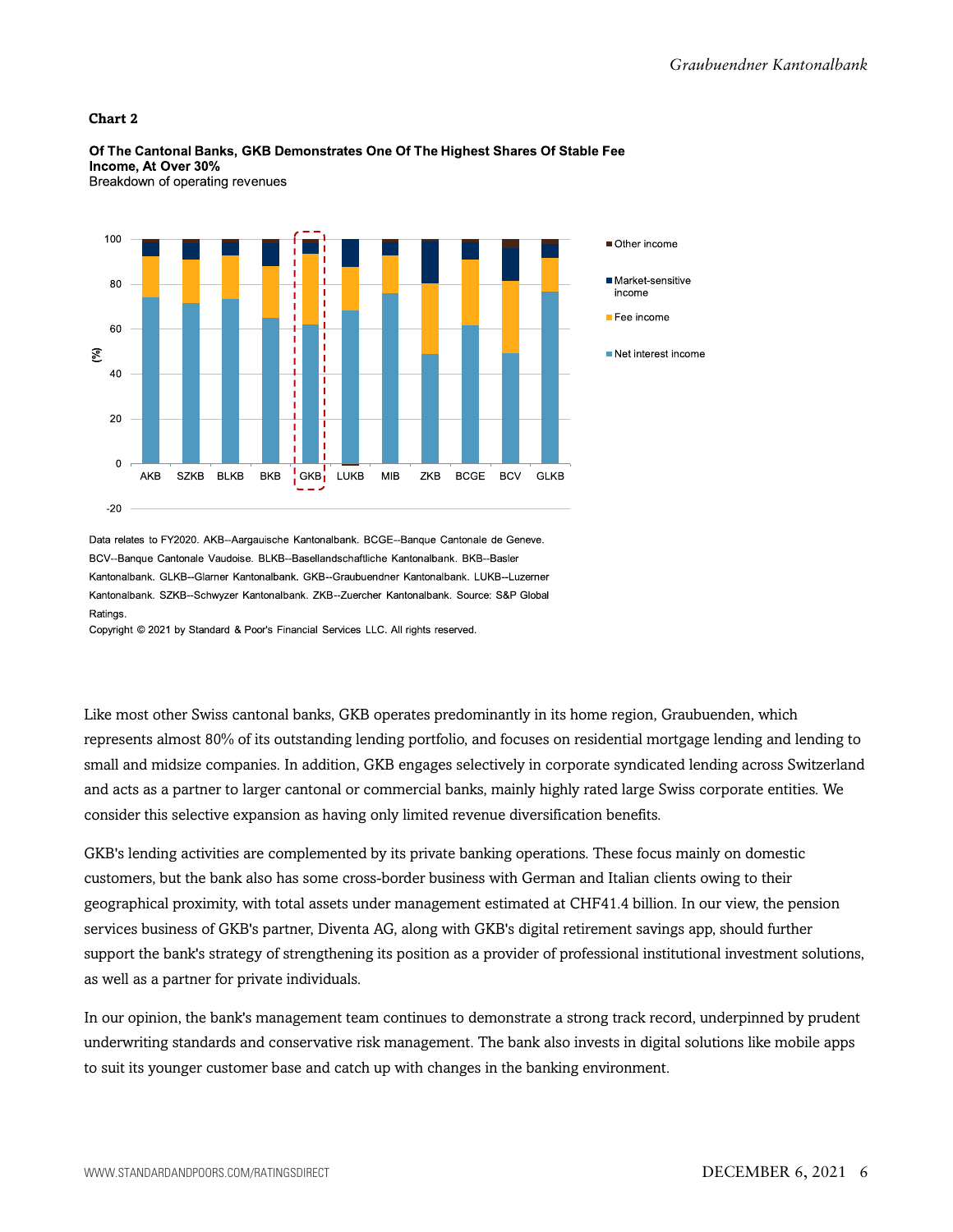#### Capital and earnings: GKB has one of the highest capitalization buffers globally

We continue to expect that GKB's capitalization will remain very strong, with the RAC ratio oscillating around 30%. In our view, GKB's earnings are predictable and stable. In our forecast, we expect that low interest rates and the pandemic-induced economic recession will put additional pressure on GKB's net interest margin, but its operating revenue is gaining support from fees and commission.

We estimate that operating income after loss provisions will improve to over CHF200 million in the next 12-24 months, compared with CHF188 million as of year-end 2020. We estimate GKB's three-year average earnings buffer at roughly 170 basis points (bps)-180 bps, which also indicates a sound capacity for earnings to cover normalized losses. We do not assume any changes to the bank's dividend policy of distributing slightly more than CHF100 million per year, a payout ratio of about 55%-60%, to its home canton and other shareholders.

We view GKB's capital as very high quality because it includes only core Tier 1 components. We anticipate that GKB's majority owner, the canton of Graubuenden, will remain supportive of the current capitalization buffers.

#### **Chart 3**

#### GKB Has One Of The Highest Capitalization Buffers Globally...

...and the highest S&P Global Ratings' RAC ratio compared to its cantonal bank peers





Ratios as of December 2020. AKB--Aargauische Kantonalbank. BCGE--Banque Cantonale de Geneve. BCV--Banque Cantonale Vaudoise. BLKB--Basellandschaftliche Kantonalbank. BKB--Basler Kantonalbank. GLKB--Glarner Kantonalbank. GKB--Graubuendner Kantonalbank. LUKB--Luzerner Kantonalbank. SZKB--Schwyzer Kantonalbank. ZKB--Zuercher Kantonalbank. Source: S&P Global **Ratings** 

Copyright © 2021 by Standard & Poor's Financial Services LLC. All rights reserved.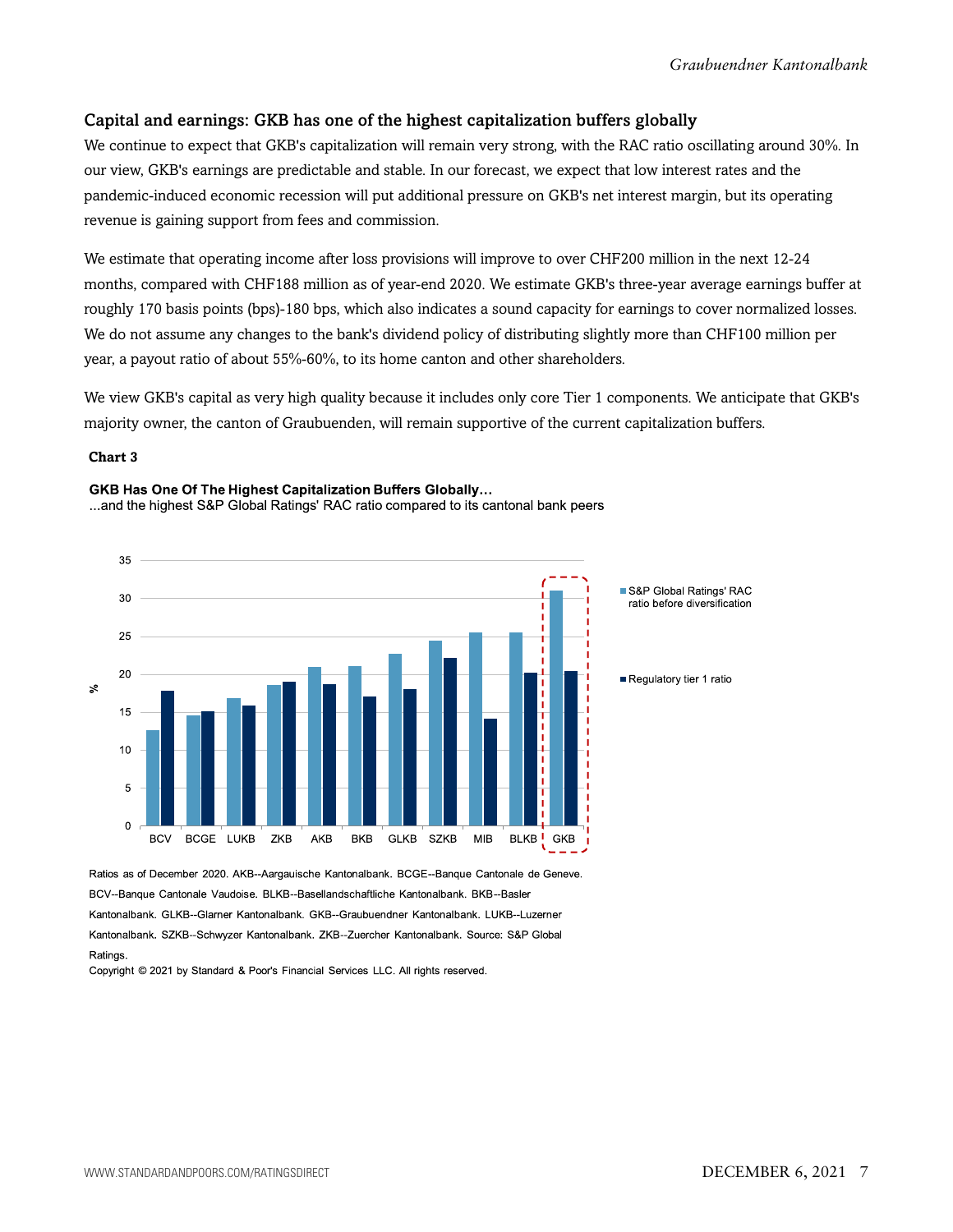

GKB Has Sound Profitability At An Extraordinarily High Level Of Capitalization... ...and sound efficiency relative to cantonal bank peers

#### Risk position: Exceptionally low loan losses despite regional concentration in Graubuenden

We expect GKB's risk profile to remain robust, because of the bank's focus on low-risk, highly collateralized, residential mortgage lending, and lending to small and midsize companies. In our opinion, the bank will maintain its prudent underwriting standards, which we see as a supportive factor for the risk assessment.

These factors offset risks from GKB's regional concentration in a canton that relies considerably on the cyclical tourism sector. GKB's sustained prudent risk management and low risk appetite have enabled it to remain resilient to periods of economic stress throughout the cycle, including during the pandemic. The proportion of NPLs at only 0.12% as of June 30, 2021, is the lowest level for many years now. However, we expect a limited rebound in NPLs over 2022 toward normalized pre-pandemic levels.

We forecast that risk costs will remain negligible over 2021, but will slightly increase toward 5 bps in 2022-2023, as some prolonged post-pandemic effects may still materialize.

Residential real estate loans, mainly from GKB's home region, represented 76% of its loan book on June 30, 2021. Our concerns regarding regional concentration risks remain balanced by the high granularity and adequate collateralization of GKB's loan portfolio, evident from, for example, our estimate of a 56% average loan-to-value ratio for mortgage loans.

Source: S&P Global Ratings. All data as per FY2020. Copyright © 2021 by Standard & Poor's Financial Services LLC. All rights reserved.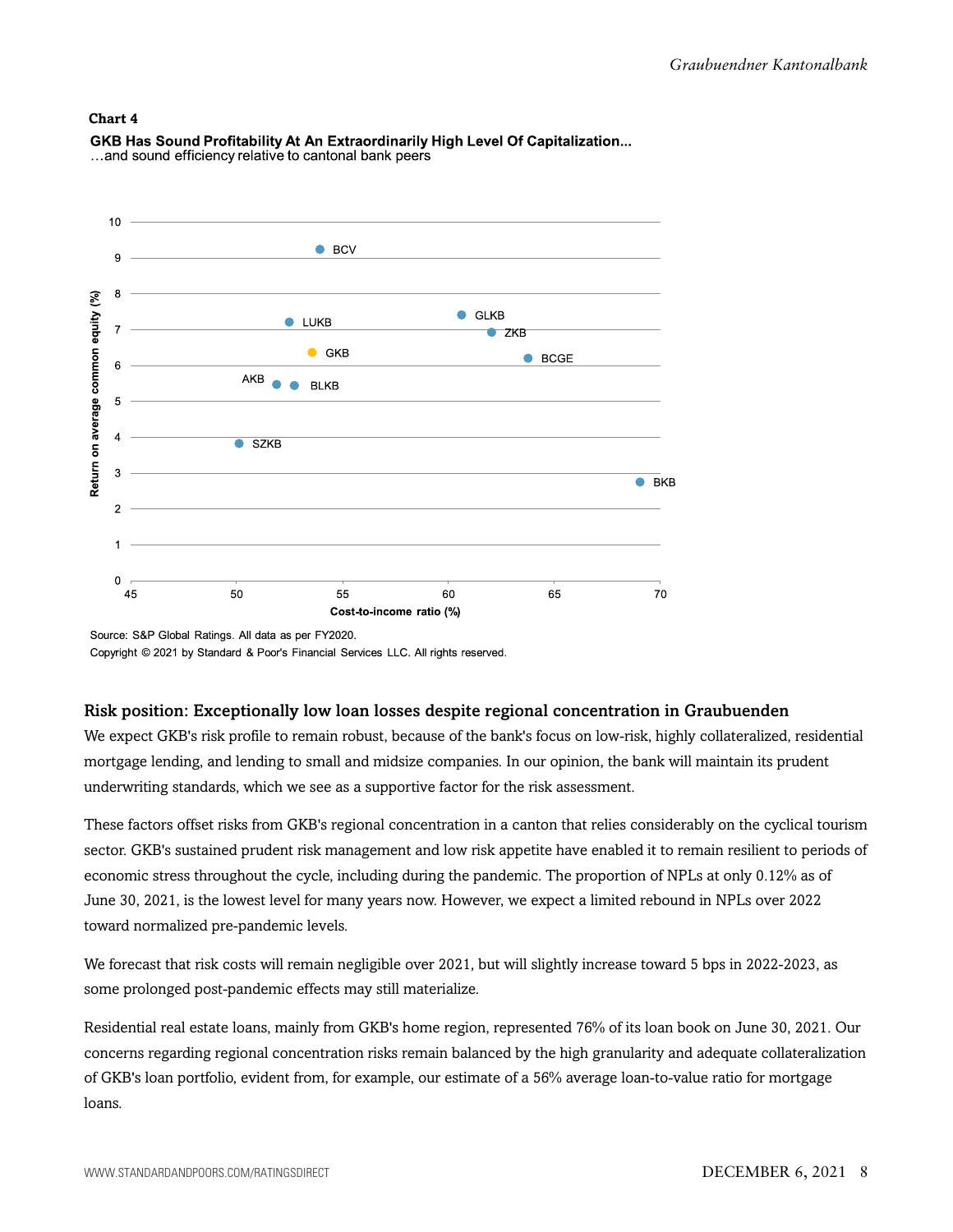We view positively the fact that the majority of the bank's mortgage loan book relates to borrowers in the residential sector rather than the tourism sector, and that the tourism sector represents less than 5% of the overall mortgage portfolio by property type. We expect GKB to maintain its conservative underwriting practices in mortgage lending, reflected in the high asset quality of its credit portfolio, which we expect to broadly persist following the pandemic.

To diversify its loan book geographically and by sector, GKB participates in syndicated corporate loans, mainly across Switzerland. Although corporate lending increases the credit risk in GKB's loan book, mitigating factors are that borrowers are mainly large, rated Swiss corporations, and that GKB participates selectively and with small amounts. We do not believe that this activity, today representing less than 5% of GKB's loan book, will provide any significant diversification benefit or, at its current magnitude, increase GKB's credit risk to an extent that would lead us to revise down our capital or risk assessments.

#### Funding and liquidity: A favorable funding profile owing to stable retail deposits

We believe that GKB's combined funding and liquidity position will remain on a par with the positions of most of its peers. We believe that GKB's funding will continue to benefit from a large and reliable customer deposit base (65% of its total funding base in mid-2021), which is average compared with many domestic peers. GKB had a stable funding ratio of 116.5% as of end-2020. In our view, the ratio will remain at a similar level over the next few years at least.

As is the case with most of GKB's cantonal bank peers, we expect GKB's deposits to remain resilient in times of unexpected and systemic market stress because of the bank's public-sector ownership and the statutory guarantee from the canton of Graubuenden. Moreover, the shareholder and guarantee structure support GKB's access to low-cost, long-term, wholesale funding (14% of its total funding base) and its ability to issue covered bonds. GKB successfully issued its first CHF100 million green bond in November 2021, which supports the bank's environmental, social, and governance (ESG) agenda.

GKB's securities portfolio remained relatively stable in the first half of 2021, funded by a meaningful deposit inflow of CHF1.2 billion (+5%). We have observed a temporary increase in banks' balance sheet liquidity during the pandemic in most markets, resulting predominantly from subdued private consumption, but also from sizable government support programs. Overall, we think that GKB's liquidity will remain a strength, underpinned by our assessment of its one-year ratio of broad liquid assets to short-term funding of 1.5x as of December 2020. In our view, the bank should withstand market stress without access to capital market funding for more than 12 months. GKB's liquid assets comfortably cover its short-term wholesale funding needs, minimizing the risk of a gap in its liquidity profile.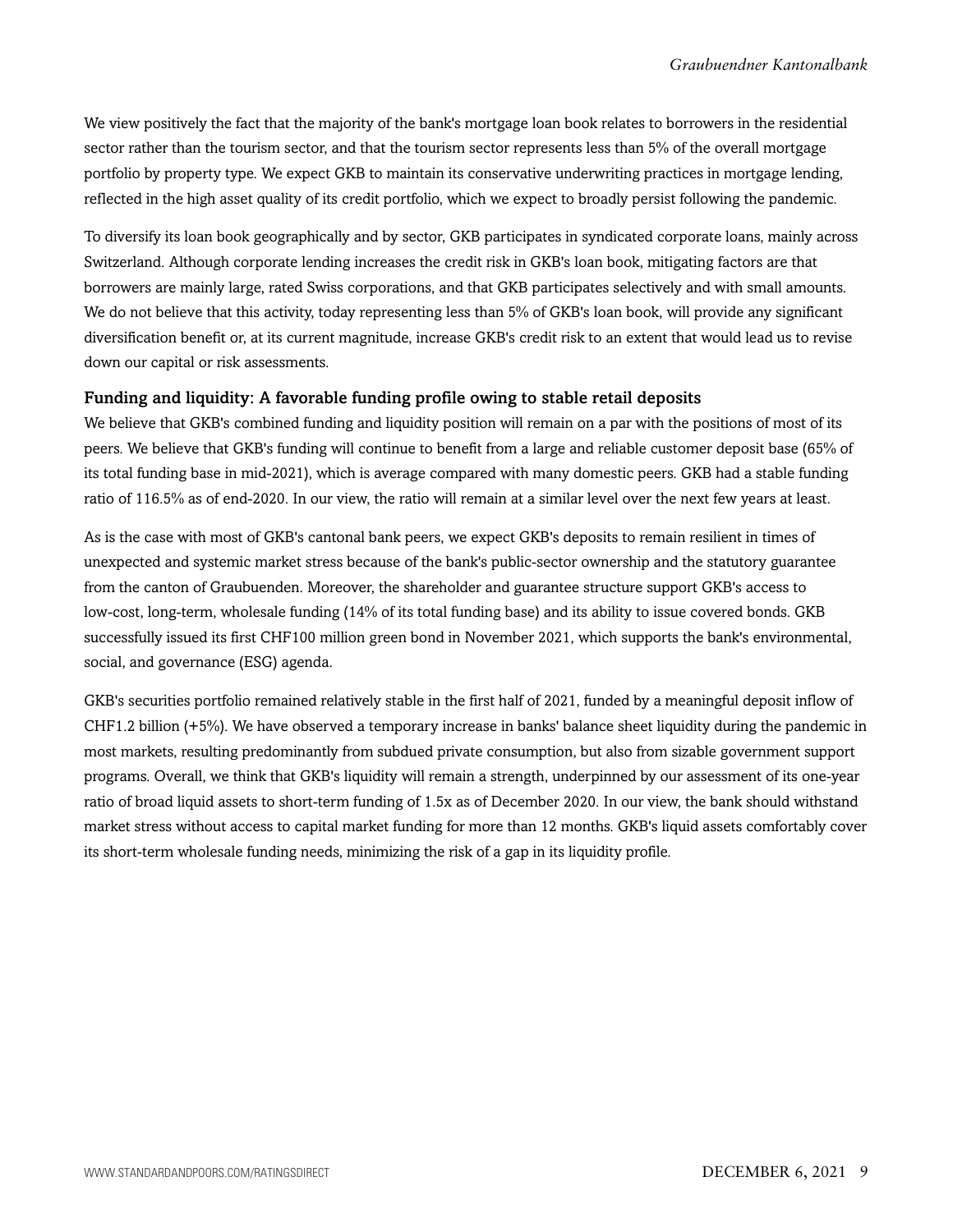

GKB's Funding And Liquidity Metrics Are In Line With Those Of Its Cantonal Bank Peers And Are Stable Over Time

Source: S&P Global Ratings. All data for FY2020 unless indicated otherwise. Copyright © 2021 by Standard & Poor's Financial Services LLC. All rights reserved.

#### Support: An extremely high likelihood of extraordinary support from the canton of Graubuenden, if needed

We believe that GKB will remain a GRE, and see an extremely high likelihood that GKB would receive timely and sufficient extraordinary support from Graubuenden if necessary. We base our assessment on our view of the bank's:

- Integral link with the canton. We expect Graubuenden to provide considerable and timely credit support in all circumstances to GKB, due to the canton's majority ownership of GKB and possession of 100% of the voting rights, as well as its provision of a statutory guarantee for GKB; and
- Very important role in the canton, owing to the large impact of GKB's activities on the local economy.

Because of these factors, we incorporate a two-notch uplift into the long-term rating on GKB. We do not envisage that the bank's GRE status or our view of an extremely high likelihood of extraordinary government support will change in the foreseeable future.

GKB benefits from Graubuenden's statutory guarantee, which ultimately covers all its liabilities, excluding those of its subsidiaries Privatbank Bellerive and Albin Kistler; subordinated liabilities; and nonvoting participation certificates (Partizipationskapital). However, the guarantee does not ensure timely repayment, as per our definitions, but we believe that the canton has strong incentives to help GKB meet its obligations on time, due to the bank's importance to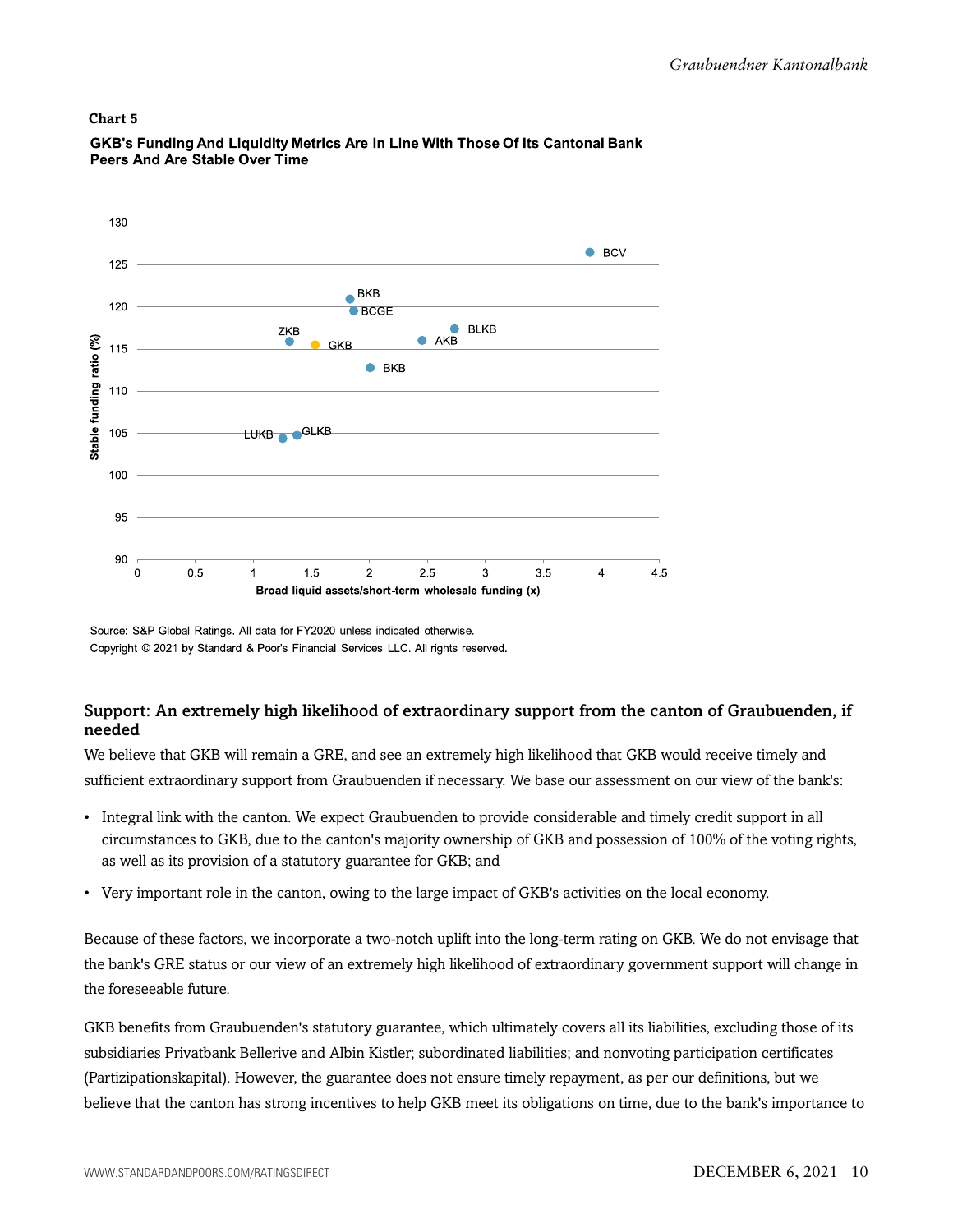the regional economy.

#### Additional rating factors

<span id="page-10-0"></span>No additional factors affect the ratings.

## Environmental, Social, And Governance

ESG factors have a neutral impact on our assessment of GKB's creditworthiness in the medium term. GKB's social and environmental credit factors are in line with those of the bank's peers in the banking industry, while the bank's governance standards are comparable with the practices in its home country.

### <span id="page-10-1"></span>Key Statistics

#### **Table 1**

| <b>Graubuendner Kantonalbank--Key Figures</b> |         |                        |        |        |        |  |  |  |  |  |  |  |
|-----------------------------------------------|---------|------------------------|--------|--------|--------|--|--|--|--|--|--|--|
|                                               |         | --Year-ended Dec. 31-- |        |        |        |  |  |  |  |  |  |  |
| (Mil. CHF)                                    | $2021*$ | 2020                   | 2019   | 2018   | 2017   |  |  |  |  |  |  |  |
| Adjusted assets                               | 32,358  | 31,406                 | 28,489 | 26,426 | 25.607 |  |  |  |  |  |  |  |
| Customer loans (gross)                        | 21,393  | 20,924                 | 20,239 | 19,864 | 19.202 |  |  |  |  |  |  |  |
| Adjusted common equity                        | 2,679   | 2,638                  | 2.630  | 2,531  | 2,440  |  |  |  |  |  |  |  |
| Operating revenues                            | 229     | 409                    | 410    | 390    | 373    |  |  |  |  |  |  |  |
| Noninterest expenses                          | 102     | 219                    | 205    | 201    | 177    |  |  |  |  |  |  |  |
| Core earnings                                 | 122     | 183                    | 194    | 194    | 193    |  |  |  |  |  |  |  |

\*Data as of June 30. CHF--Swiss franc.

#### **Table 2**

| <b>Graubuendner Kantonalbank--Business Position</b> |         |                        |       |       |       |  |  |  |  |  |  |
|-----------------------------------------------------|---------|------------------------|-------|-------|-------|--|--|--|--|--|--|
|                                                     |         | --Year-ended Dec. 31-- |       |       |       |  |  |  |  |  |  |
| (%)                                                 | $2021*$ | 2020                   | 2019  | 2018  | 2017  |  |  |  |  |  |  |
| Total revenues from business line (CHF mil.)        | 229.9   | 411.5                  | 414.2 | 397.0 | 380.2 |  |  |  |  |  |  |
| Return on average common equity                     | 7.5     | 6.4                    | 6.5   | 70    | 7.2   |  |  |  |  |  |  |

\*Data as of June 30.

#### **Table 3**

#### Graubuendner Kantonalbank--Capital And Earnings

|                                                      |         | --Year-ended Dec. 31-- |       |       |       |
|------------------------------------------------------|---------|------------------------|-------|-------|-------|
| (%)                                                  | $2021*$ | 2020                   | 2019  | 2018  | 2017  |
| Tier 1 capital ratio                                 | 19.9    | 20.4                   | 20.9  | 18.8  | 18.7  |
| S&P Global Ratings' RAC ratio before diversification | N/A     | 31.0                   | 31.3  | 27.4  | 25.7  |
| S&P Global Ratings' RAC ratio after diversification  | N/A     | 17.3                   | 18.6  | 18.7  | 19.5  |
| Adjusted common equity/total adjusted capital        | 100.0   | 100.0                  | 100.0 | 100.0 | 100.0 |
| Net interest income/operating revenues               | 56.3    | 62.4                   | 60.1  | 64.6  | 65.7  |
| Fee income/operating revenues                        | 37.0    | 31.3                   | 32.7  | 27.3  | 25.1  |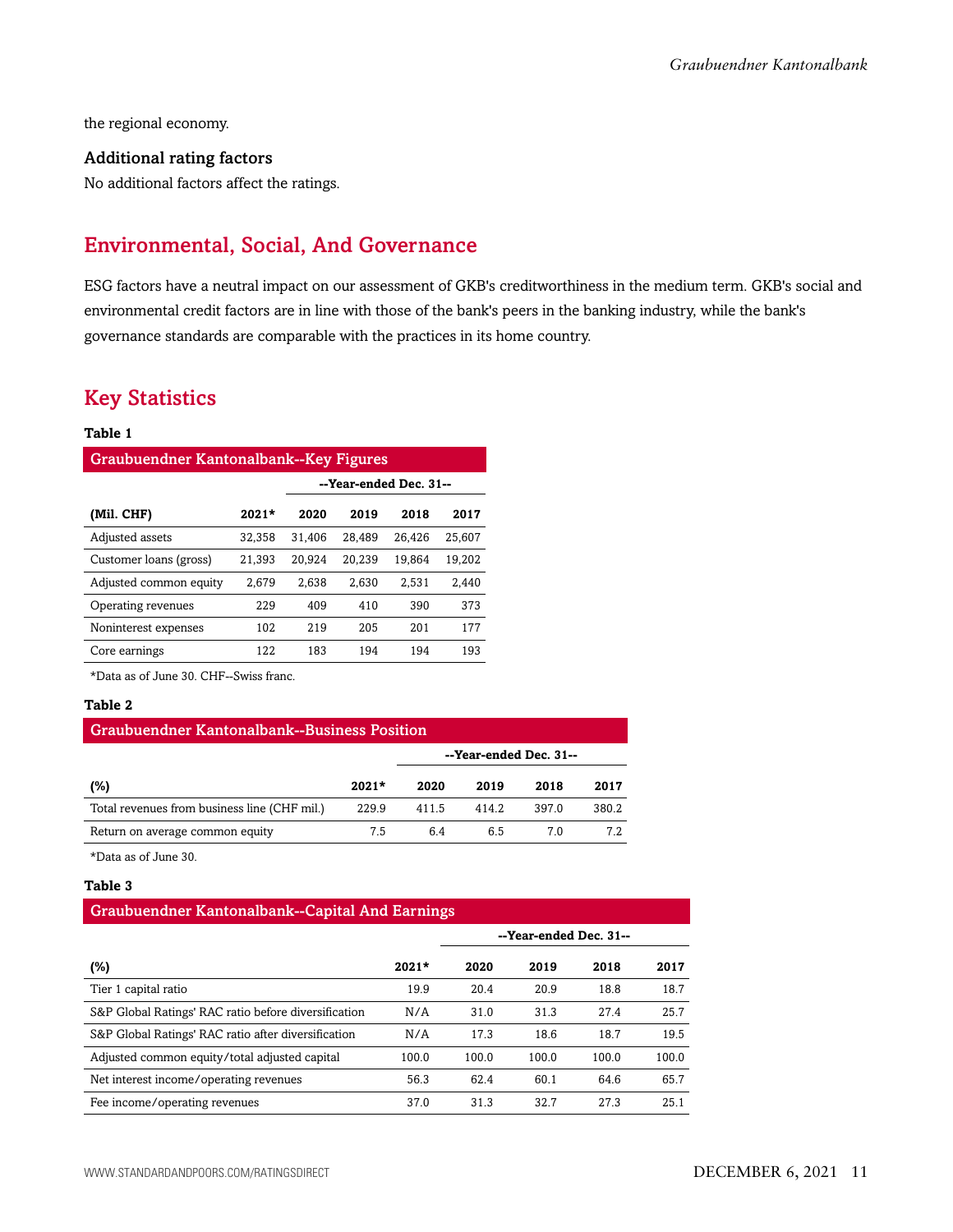#### **Table 3**

#### Graubuendner Kantonalbank--Capital And Earnings (cont.)

|                                              |         | --Year-ended Dec. 31-- |      |      |      |
|----------------------------------------------|---------|------------------------|------|------|------|
| (%)                                          | $2021*$ | 2020                   | 2019 | 2018 | 2017 |
| Market-sensitive income/operating revenues   | 5.4     | 4.7                    | 4.7  | 5.7  | 5.3  |
| Cost-to-income ratio                         | 44.7    | 53.6                   | 50.0 | 51.7 | 47.4 |
| Preprovision operating income/average assets | 0.8     | 0.6                    | 0.7  | 0.7  | 0.8  |
| Core earnings/average managed assets         | 0.8     | 0.6                    | 0.7  | 0.7  | 0.8  |

\*Data as of June 30. N/A--Not applicable.

#### **Table 4**

#### Graubuendner Kantonalbank--Risk-Adjusted Capital Framework Data

| (Mil. CHF)                                             | Exposure*                | <b>Basel III</b><br><b>RWA</b> | <b>Average Basel III</b><br>$RW(\% )$    | <b>S&amp;P Global RWA</b>        | <b>Average S&amp;P Global</b><br>RW (%)   |
|--------------------------------------------------------|--------------------------|--------------------------------|------------------------------------------|----------------------------------|-------------------------------------------|
| <b>Credit risk</b>                                     |                          |                                |                                          |                                  |                                           |
| Government & central banks                             | 9,422                    | 310                            | 3                                        | 289                              | $\mathbf{3}$                              |
| Of which regional governments and<br>local authorities | 1,053                    | 310                            | 29                                       | 38                               | $\overline{4}$                            |
| <b>Institutions and CCPs</b>                           | 2,825                    | 671                            | 24                                       | 279                              | 10                                        |
| Corporate                                              | 3,153                    | 3,039                          | 96                                       | 2,118                            | 67                                        |
| Retail                                                 | 15,705                   | 7,362                          | 47                                       | 4.174                            | 27                                        |
| Of which mortgage                                      | 14,460                   | 6,271                          | 43                                       | 3,353                            | 23                                        |
| Securitization§                                        | Ξ.                       | $\overline{a}$                 | $\overline{a}$                           | $\overline{a}$                   | $\overline{a}$                            |
| Other assets <sup>+</sup>                              | 262                      | 281                            | 107                                      | 259                              | 99                                        |
| Total credit risk                                      | 31,367                   | 11,662                         | 37                                       | 7,120                            | 23                                        |
| <b>Credit valuation adjustment</b>                     |                          |                                |                                          |                                  |                                           |
| Total credit valuation adjustment                      | --                       | 69                             | --                                       | 0                                | --                                        |
| <b>Market risk</b>                                     |                          |                                |                                          |                                  |                                           |
| Equity in the banking book                             | 111                      | 227                            | 204                                      | 589                              | 528                                       |
| Trading book market risk                               | --                       | 20                             | $\overline{\phantom{a}}$                 | 30                               |                                           |
| Total market risk                                      | Ξ.                       | 247                            | $\overline{a}$                           | 619                              | $\overline{a}$                            |
| Operational risk                                       |                          |                                |                                          |                                  |                                           |
| Total operational risk                                 | --                       | 748                            | $\overline{\phantom{a}}$                 | 779                              |                                           |
| (CHF 000s)                                             | <b>Exposure</b>          | <b>Basel III</b><br><b>RWA</b> | <b>Average Basel II</b><br><b>RW</b> (%) | <b>S&amp;P Global RWA</b>        | % of S&P Global<br><b>RWA</b>             |
| Diversification adjustments                            |                          |                                |                                          |                                  |                                           |
| RWA before diversification                             | --                       | 12,727                         | $\overline{\phantom{a}}$                 | 8,517                            | 100                                       |
| Total diversification / concentration<br>adjustments   | $\overline{\phantom{a}}$ | Щ,                             | $\overline{a}$                           | 6,694                            | 79                                        |
| RWA after diversification                              | $\overline{\phantom{a}}$ | 12,727                         | $\overline{\phantom{a}}$                 | 15,211                           | 179                                       |
| (CHF 000s)                                             |                          | Tier 1 capital                 | Tier 1 ratio (%)                         | <b>Total adjusted</b><br>capital | <b>S&amp;P Global RAC</b><br>ratio $(\%)$ |
| Capital ratio                                          |                          |                                |                                          |                                  |                                           |
| Capital ratio before adjustments                       |                          | 2,592.8                        | 20.4                                     | 2,638.4                          | 31.0                                      |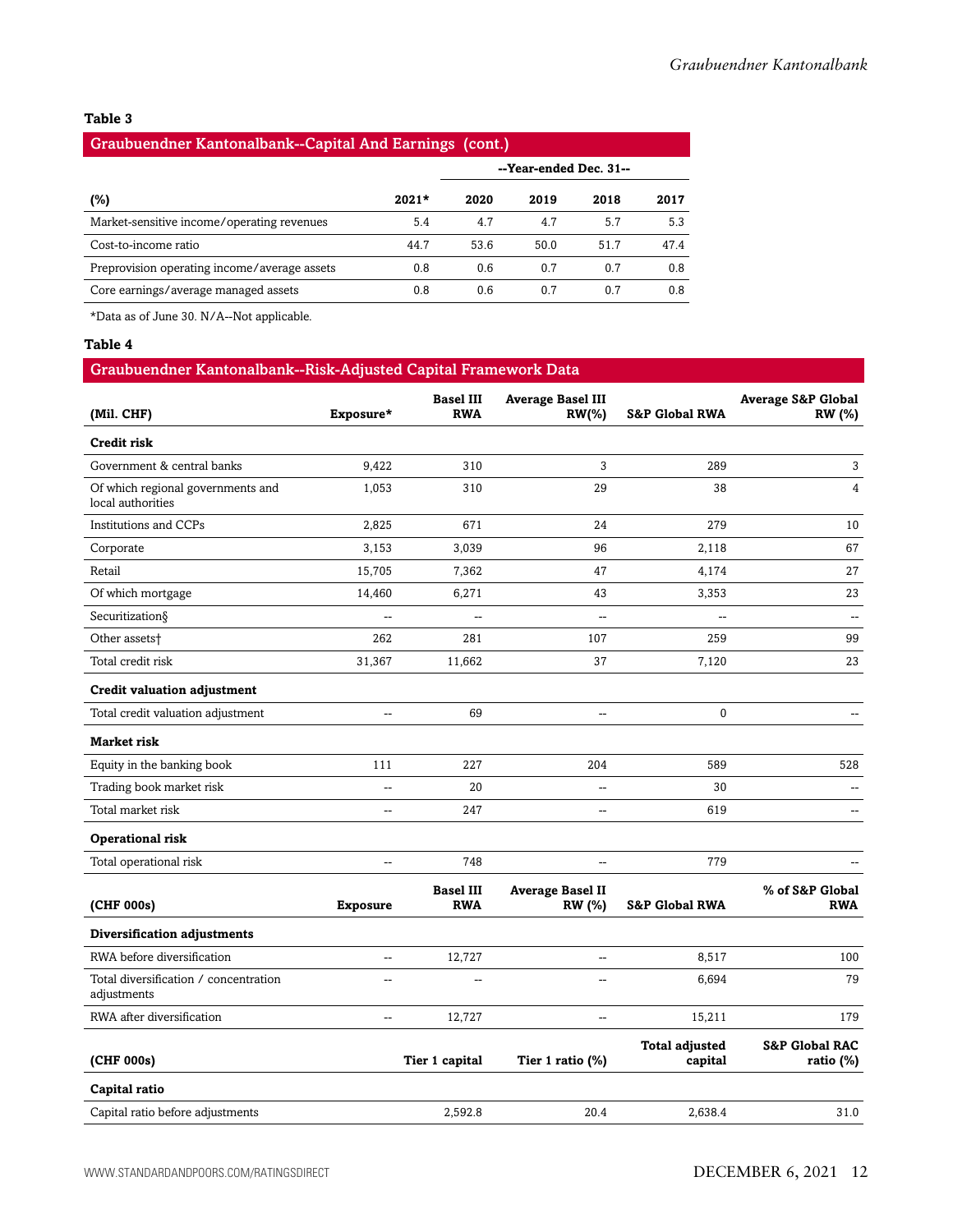#### **Table 4**

| Graubuendner Kantonalbank--Risk-Adjusted Capital Framework Data (cont.) |         |      |         |      |
|-------------------------------------------------------------------------|---------|------|---------|------|
| Capital ratio after adjustments‡                                        | 2,592.8 | 20.4 | 2.638.4 | 17.3 |

\*Exposure at default. §Securitization exposure includes the securitization tranches deducted from capital in the regulatory framework. †Exposure and S&P Global Ratings' risk-weighted assets for equity in the banking book include minority equity holdings in financial institutions. ‡Adjustments to Tier 1 ratio are additional regulatory requirements (e.g. transitional floor or Pillar 2 add-ons). RWA--Risk-weighted assets. RW--Risk weight. RAC--Risk-adjusted capital.CHF--Swiss franc. Sources: Company data as of Dec. 31, 2020, S&P Global Ratings.

#### **Table 5**

| <b>Graubuendner Kantonalbank--Risk Position</b>                                 |         |       |                        |       |       |  |  |  |  |  |  |
|---------------------------------------------------------------------------------|---------|-------|------------------------|-------|-------|--|--|--|--|--|--|
|                                                                                 |         |       | --Year-ended Dec. 31-- |       |       |  |  |  |  |  |  |
| $(\%)$                                                                          | $2021*$ | 2020  | 2019                   | 2018  | 2017  |  |  |  |  |  |  |
| Growth in customer loans                                                        | 2.5     | 3.4   | 1.9                    | 3.4   | 5.3   |  |  |  |  |  |  |
| Total diversification adjustment/S&P Global Ratings' RWA before diversification | N/A     | 78.6  | 68.5                   | 46.9  | 32.0  |  |  |  |  |  |  |
| Total managed assets/adjusted common equity (x)                                 | 12.1    | 11.9  | 10.8                   | 10.5  | 10.5  |  |  |  |  |  |  |
| New loan loss provisions/average customer loans                                 | (0.0)   | 0.0   | 0.0                    | (0.0) | 0.0   |  |  |  |  |  |  |
| Gross nonperforming assets/customer loans + other real estate owned             | 0.1     | 0.2   | 0.2                    | 0.2   | 0.2   |  |  |  |  |  |  |
| Loan loss reserves/gross nonperforming assets                                   | N/A     | 578.3 | 320.1                  | 413.5 | 431.2 |  |  |  |  |  |  |

\*Data as of June 30. N/A--Not applicable.

#### **Table 6**

| <b>Graubuendner Kantonalbank--Funding And Liquidity</b> |         |                        |       |       |       |  |  |  |  |  |  |
|---------------------------------------------------------|---------|------------------------|-------|-------|-------|--|--|--|--|--|--|
|                                                         |         | --Year-ended Dec. 31-- |       |       |       |  |  |  |  |  |  |
| (%)                                                     | $2021*$ | 2020                   | 2019  | 2018  | 2017  |  |  |  |  |  |  |
| Core deposits/funding base                              | 64.5    | 63.5                   | 65.2  | 69.9  | 69.1  |  |  |  |  |  |  |
| Customer loans (net)/customer deposits                  | 111.6   | 114.5                  | 120.3 | 119.2 | 120.4 |  |  |  |  |  |  |
| Long-term funding ratio                                 | 79.3    | 79.1                   | 82.9  | 86.7  | 84.4  |  |  |  |  |  |  |
| Stable funding ratio                                    | 115.7   | 115.5                  | 113.1 | 111.9 | 108.9 |  |  |  |  |  |  |
| Short-term wholesale funding/funding base               | 22.6    | 22.9                   | 18.9  | 14.8  | 17.3  |  |  |  |  |  |  |
| Broad liquid assets/short-term wholesale funding (x)    | 1.6     | 1.5                    | 1.6   | 1.7   | 1.4   |  |  |  |  |  |  |
| Net broad liquid assets/short-term customer deposits    | 19.9    | 19.8                   | 17.9  | 15.2  | 11.7  |  |  |  |  |  |  |
| Short-term wholesale funding/total wholesale funding    | 63.7    | 62.8                   | 54.5  | 49.1  | 56.1  |  |  |  |  |  |  |
| Narrow liquid assets/three-month wholesale funding (x)  | 2.4     | 1.7                    | 2.2   | 2.0   | 1.6   |  |  |  |  |  |  |

<span id="page-12-0"></span>\*Data as of June 30.

### Related Criteria

- General Criteria: Group Rating Methodology, July 1, 2019
- Criteria Financial Institutions General: Risk-Adjusted Capital Framework Methodology, July 20, 2017
- General Criteria: Methodology For Linking Long-Term And Short-Term Ratings, April 7, 2017
- Criteria Financial Institutions Banks: Bank Rating Methodology And Assumptions: Additional Loss-Absorbing Capacity, April 27, 2015
- General Criteria: Rating Government-Related Entities: Methodology And Assumptions, March 25, 2015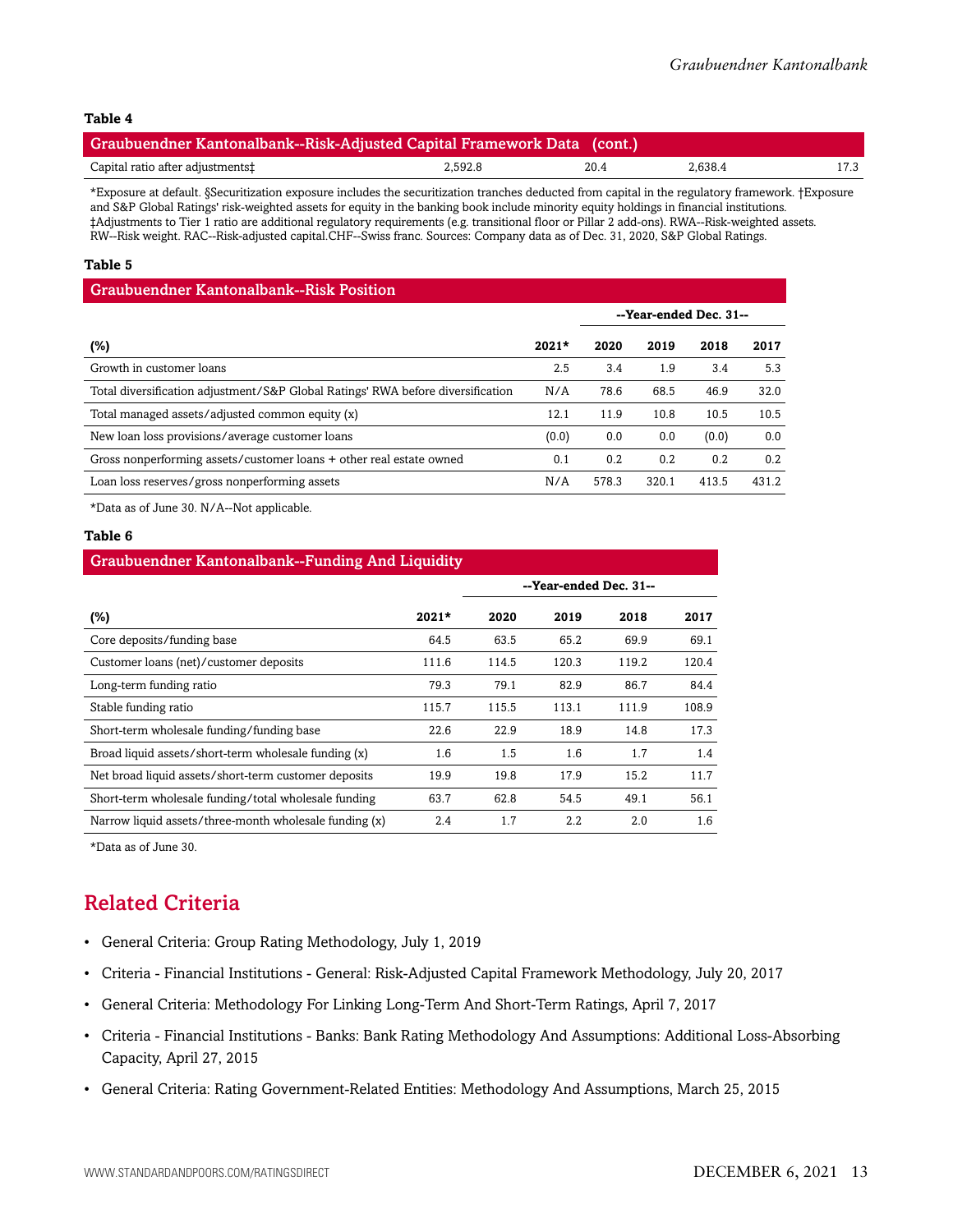- Criteria Financial Institutions Banks: Quantitative Metrics For Rating Banks Globally: Methodology And Assumptions, July 17, 2013
- Criteria Financial Institutions Banks: Banking Industry Country Risk Assessment Methodology And Assumptions, Nov. 9, 2011
- Criteria Financial Institutions Banks: Banks: Rating Methodology And Assumptions, Nov. 9, 2011
- Principles Of Credit Ratings, Feb. 16, 2011

### <span id="page-13-0"></span>Related Research

- Banking Industry Country Risk Assessment Update: November 2021, Nov. 23, 2021
- Switzerland, Aug. 23, 2021
- As Near-Term Risks Ease, The Relentless Profitability Battle Lingers For European Banks, June 25, 2021
- Banking Industry Country Risk Assessment: Switzerland, Jan. 6, 2021

| <b>Anchor Matrix</b> |              |                              |                          |                          |      |       |                |                          |                          |             |  |  |  |
|----------------------|--------------|------------------------------|--------------------------|--------------------------|------|-------|----------------|--------------------------|--------------------------|-------------|--|--|--|
| Industry             |              | <b>Economic Risk</b>         |                          |                          |      |       |                |                          |                          |             |  |  |  |
| <b>Risk</b>          | $\mathbf{1}$ | $\overline{2}$               | 3                        | $\overline{4}$           | 5    | 6     | $\overline{7}$ | 8                        | 9                        | 10          |  |  |  |
| $\mathbf{1}$         | a            | a                            | $a-$                     | bbb+                     | bbb+ | bbb   | -              | $\overline{\phantom{a}}$ | $\overline{\phantom{0}}$ | -           |  |  |  |
| $\mathbf{2}$         | a            | $a-$                         | a-                       | bbb+                     | bbb  | bbb   | bbb-           | $\overline{\phantom{a}}$ | $\overline{\phantom{a}}$ | ۰           |  |  |  |
| 3                    | $a-$         | $a-$                         | bbb+                     | bbb+                     | bbb  | bbb-  | bbb-           | bb+                      | -                        | -           |  |  |  |
| $\overline{4}$       | bbb+         | bbb+                         | bbb+                     | bbb                      | bbb  | bbb-  | $bb+$          | bb                       | bb                       | -           |  |  |  |
| 5                    | bbb+         | bbb                          | bbb                      | bbb                      | bbb- | bbb-  | $bb+$          | bb                       | bb-                      | $b+$        |  |  |  |
| $\,6\,$              | bbb          | bbb                          | bbb-                     | bbb-                     | bbb- | $bb+$ | bb             | bb                       | bb-                      | $b+$        |  |  |  |
| $\overline{7}$       | -            | bbb-                         | bbb-                     | $bb+$                    | bb+  | bb    | bb             | bb-                      | b+                       | $b+$        |  |  |  |
| 8                    | ٠            | $\overline{\phantom{m}}$     | bb+                      | bb                       | bb   | bb    | bb-            | bb-                      | $b+$                     | b           |  |  |  |
| 9                    | -            | $\overline{\phantom{a}}$     | $\overline{\phantom{a}}$ | bb                       | bb-  | bb-   | $b+$           | $b+$                     | $b+$                     | $\mathbf b$ |  |  |  |
| 10                   | ۰            | $\qquad \qquad \blacksquare$ | ۰                        | $\overline{\phantom{a}}$ | $b+$ | $b+$  | $b+$           | $\mathbf b$              | b                        | b-          |  |  |  |

| Ratings Detail (As Of December 6, 2021)* |                      |
|------------------------------------------|----------------------|
| <b>Graubuendner Kantonalbank</b>         |                      |
| Issuer Credit Rating                     | $AA/Stable/A-1+$     |
| <b>Issuer Credit Ratings History</b>     |                      |
| $01 - Dec-2014$                          | $AA/Stable/A-1+$     |
| $03$ -Jul-2012                           | $AA+$ /Negative/A-1+ |
| 17-Dec-2010                              | $AA+$ /Stable/A-1+   |
| Sovereign Rating                         |                      |
| Switzerland                              | $AA/Stable/A-1+$     |

\*Unless otherwise noted, all ratings in this report are global scale ratings. S&P Global Ratings' credit ratings on the global scale are comparable across countries. S&P Global Ratings' credit ratings on a national scale are relative to obligors or obligations within that specific country. Issue and debt ratings could include debt guaranteed by another entity, and rated debt that an entity guarantees.